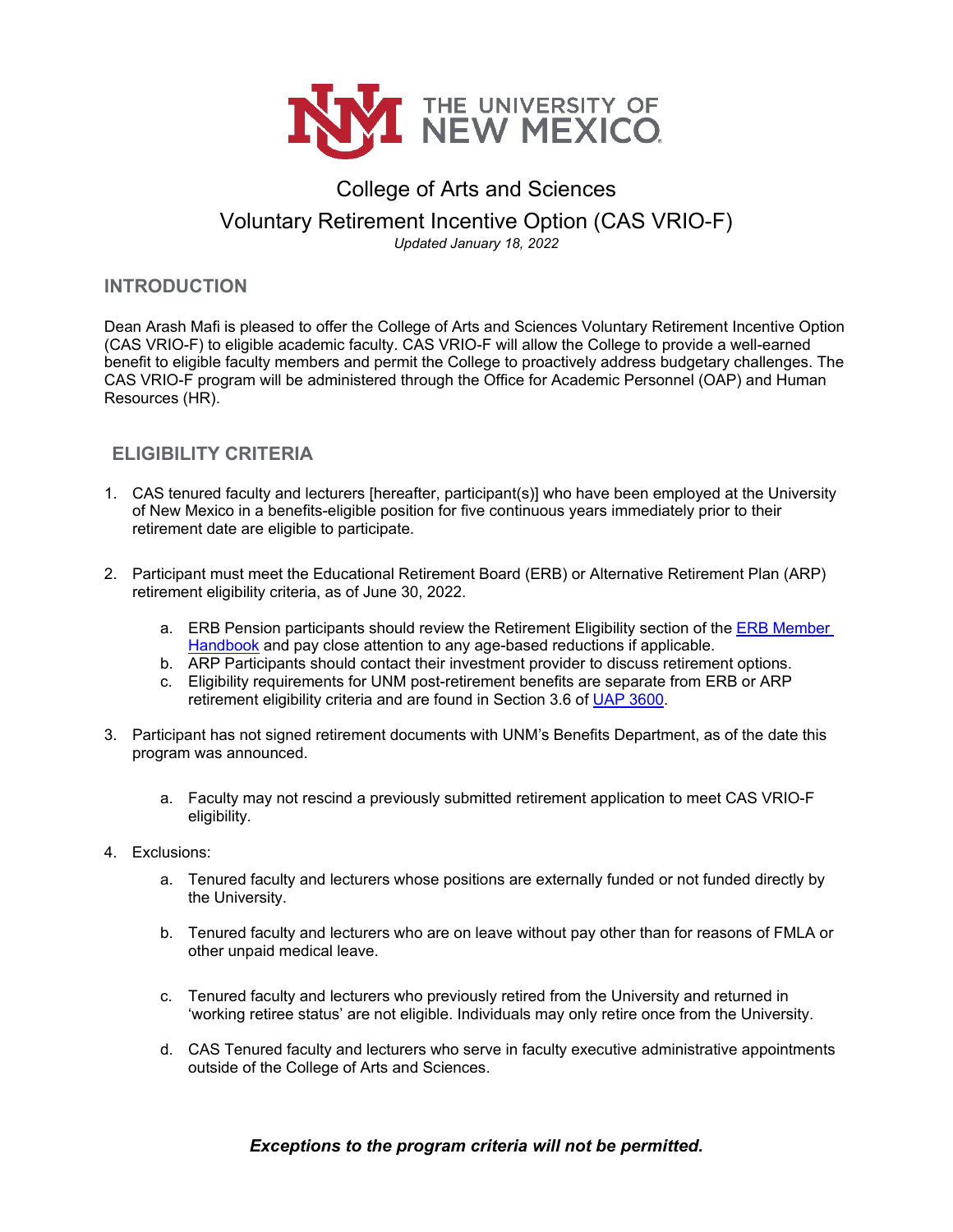#### **PROGRAM TERMS**

- 1. Participants will be required to sign a voluntary separation agreement (CAS VRIO-F Agreement).
	- a. The CAS VRIO-F agreement will include legal and other requirements for UNM and the participant, including relinquishing tenured status, and responsibility for taxes.
- 2. Participants must apply for VRIO-F during the application period: January 18, 2022 through April 1, 2022.
- 3. Approved participants must agree to separate from the University at the end of Academic Year 2021-22 and no later June 30, 2022, with a July 1, 2022 retirement effective date.
- 4. Working retiree employment within the CAS for approved participants who receive a CAS VRIO-F incentive is at the discretion of the CAS Dean based on business need.
	- a. Participants may not, as a general rule, be rehired in a regular faculty appointment, within 2 years of the retirement date.
		- i. The provost may make an exception to this term to allow a CAS VRIO-F participant to return to employment with any unit at the University, prior to 8/1/2025.
		- ii. The exception must be in accordance with the current guidelines, applicable laws regarding employment of retirees, and units' teaching needs.
		- iii. In the rare instance an exception has been granted, the participant will be required to repay the incentive compensation upon rehire.
		- iv. The 2-year re-employment restriction is not applicable for ERB or ARP retired faculty who return to University employment under the ERB's Return to Work Retiree program.
- 5. Approved participants will receive a one-time lump-sum payment equal to 25% of their 9-month base salary.
	- a. Base salary does not include temporary salary adjustments (e.g., Special Administrative Components, summer administrative compensation) or other supplements (e.g., summer research compensation, the plus component of a base plus salary structure).
- 6. Approved participants must sign the CAS VRIO-F Agreement no later than May 19, 2022 (30 business days prior to their retirement date).
	- a. Participants will have seven (7) calendar days after signing the CAS VRIO-F Agreement to revoke the Agreement.
- 7. CAS VRIO-F is voluntary. Eligible faculty are encouraged to consider the Option and determine if it is the right opportunity for them. However, no one should persuade CAS faculty or unduly influence CAS faculty to apply or not apply for the CAS VRIO-F.

In accordance with the Age Discrimination in Employment Act (ADEA), a federal law governing voluntary retirement incentive plans, please find a [list of all job titles and ages of individuals eligible and ineligible to](https://oap.unm.edu/faculty/compensation/documents/cas_vrio_adea.pdf)  [participate in the CAS VRIO-F program.](https://oap.unm.edu/faculty/compensation/documents/cas_vrio_adea.pdf)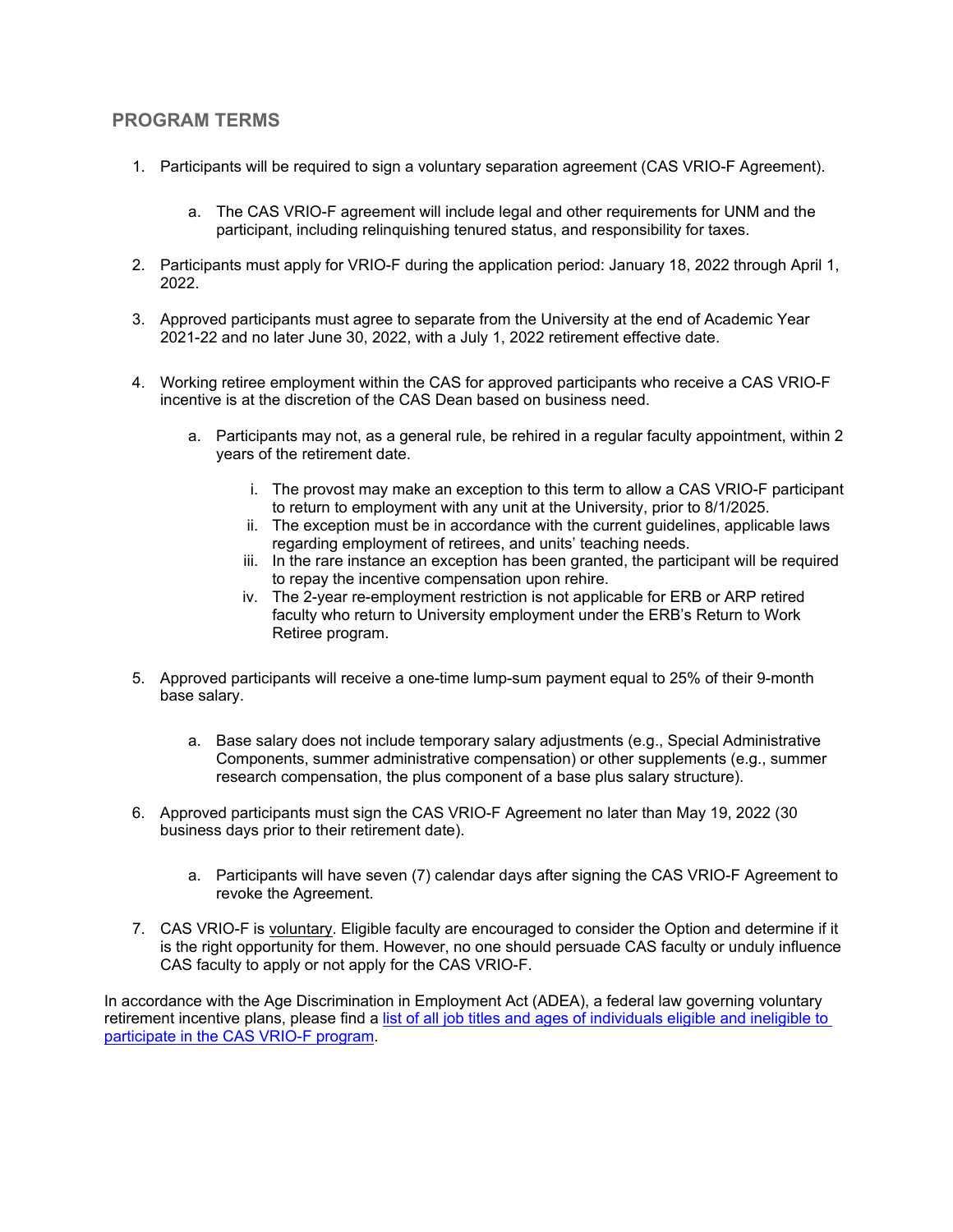# **APPLICATION PROCESS**

| <b>Eligible</b><br>faculty<br><b>identified</b><br>and<br>contacted                                                                        | 1. Eligible faculty will be identified by UNM and contacted by the Office for<br>Academic Personnel (OAP) on January 24, 2022. The email will include<br>an estimate of the one-time incentive amount being offered, a link to the<br><b>CAS VRIO-F Application Form, and a Voluntary Separation</b><br>Agreement, herein also known as the "Agreement".<br>2. Faculty who do not receive an email from OAP and believe they may be<br>eligible for retirement should submit a CAS VRIO-F Application Form.<br>Interested faculty members can email OAP at casvrio@unm.edu to<br>discuss their situation and possible eligibility no later than April 1, 2022.                                                                                                                                                                                                                                       |
|--------------------------------------------------------------------------------------------------------------------------------------------|------------------------------------------------------------------------------------------------------------------------------------------------------------------------------------------------------------------------------------------------------------------------------------------------------------------------------------------------------------------------------------------------------------------------------------------------------------------------------------------------------------------------------------------------------------------------------------------------------------------------------------------------------------------------------------------------------------------------------------------------------------------------------------------------------------------------------------------------------------------------------------------------------|
| <b>Interested</b><br>faculty<br>confirms<br>eligibility<br>and begins<br><b>retirement</b>                                                 | 1. The faculty member partners with a Benefits representative to begin the<br>retirement process with UNM and the NMERB or their ARP investment<br>provider. The faculty member should contact HR Benefits at<br>hrbenefits@unm.edu no later than March 1, 2022.<br>Eligible faculty are responsible for contacting the NMERB or the ARP plan's<br>2.<br>investment provider to discuss their retirement eligibility and begin the                                                                                                                                                                                                                                                                                                                                                                                                                                                                   |
| application<br><b>process</b>                                                                                                              | retirement audit and application process.                                                                                                                                                                                                                                                                                                                                                                                                                                                                                                                                                                                                                                                                                                                                                                                                                                                            |
| <b>Eligible</b><br>faculty<br>submit CAS<br><b>VRIO</b><br><b>Application</b><br><b>Form and</b><br>begin<br>reviewing<br><b>Agreement</b> | Eligible faculty interested in this program are required to complete a CAS<br>1.<br>VRIO-F Application Form no later than April 1, 2022.<br>The CAS VRIO-F Application Form is not a binding document, but rather an<br>2.<br>application of interest in the program.<br>Interested faculty begins reviewing the Voluntary Separation Agreement<br>3.<br>("Agreement") as applicable:<br><b>Voluntary Separation Agreement - Tenure</b><br>а.<br>b. Voluntary Separation Agreement - Lecturer                                                                                                                                                                                                                                                                                                                                                                                                        |
| <b>Employee</b><br>reviews and<br>completes<br>separation<br>agreement                                                                     | 1. Faculty approved for retirement under NMERB/ARP will be required to sign<br>a Voluntary Separation Agreement ("Agreement") (Tenure or Lecturer)<br>with UNM.<br>The Agreement will explain legal and other requirements for UNM and the<br>2.<br>program participant, including relinquishing tenured status, responsibility for<br>taxes, forty-five (45) calendar days of consideration of the agreement, and a<br>revocation period of seven (7) calendar days following the date the<br>employee signs the agreement.<br>3. Program participants must complete the Agreement, sign it with a Notary,<br>and return it to OAP. It must be received by or postmarked no later than May<br>19, 2022.<br>THE UNIVERSITY OF NEW MEXICO<br>OFFICE FOR ACADEMIC PERSONNEL<br><b>ATTN: EMILY LUHMAN</b><br>1 UNIVERSITY OF NEW MEXICO<br>231 SCHOLES HALL<br>MSC05 6711<br>ALBUQUERQUE, NM 87131-0001 |